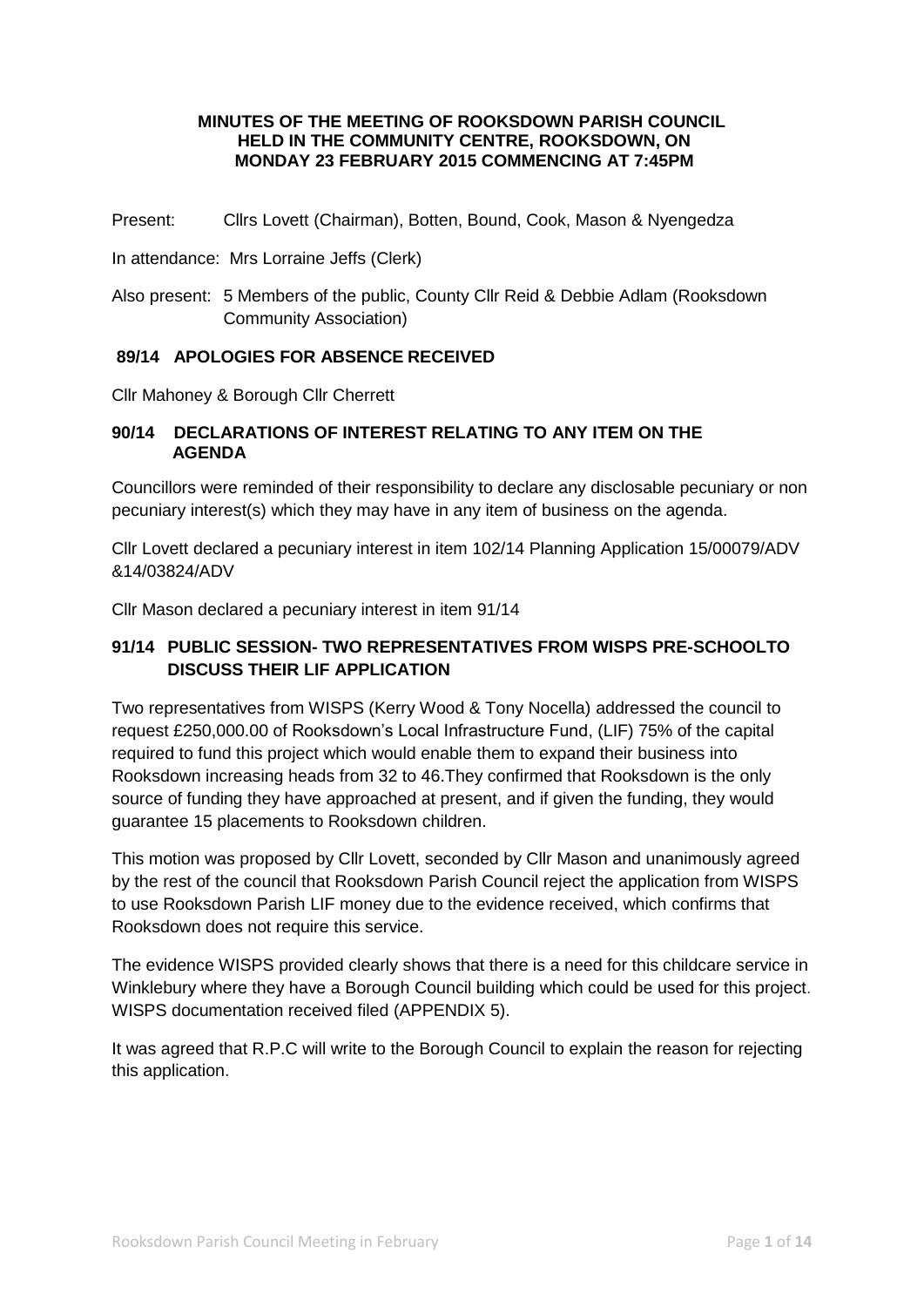# **92/14 APPROVAL OF THE MINUTES**

The minutes of the meeting held on 19 January 2015 were accepted as an accurate record and were signed by the Chairman Cllr Lovett.

### **93/14 CHAIRMAN'S ANNOUNCEMENTS**

Cllr Lovett read parts of the report received from Cllr Mahoney highlighting LIF street furniture, pocket parks, green spaces and road adoption. Report included below:

The Chairman Cllr Mahoney and the Parish Clerk were invited to attend the Parishes reception at the Mayor's Parlour at the Civic Offices Basingstoke & Deane on Monday 26 January. This was a networking opportunity to speak with the Mayor and also to meet with some other Chairmen and Parish Clerks. In attendance was Cllr Mahoney & Cllr Bound who went on behalf of the Clerk.

# **Street Furniture Project (LIF Award)**

Cllr Bound & Cllr Mahoney undertook a complete review of the development with regards to the street furniture project to identify where the best places were for parish notice boards, seats / benches and Bins in order to fully spend the LIF award of £32k.

### **Meeting with B&DBC re Pocket Parks & Green Spaces**

Chairman met with Gordon Wade (Grounds - Maintenance Manager Community Services, B&DBC), Andrew Kinge (Maintenance Manager at B&DBC) and Jeff Strudwick (Assistant Street Cleansing Manager (North) B&DBC) at the Community Centre to look to understand what B&DBC responsibility is towards the pocket parks and other green space areas in Rooksdown and also litter picking in the development. We then undertook an onsite visit to all the green areas to review whether they considered them to be in an acceptable state

Week beginning 23rd of February **-** The grounds team will begin the winter/spring pruning works required. All the pocket parks will be thoroughly weeded and any dead plant material will be removed. Jeff Strudwick will have a cleansing team on hand to follow the grounds crew clearing any hidden litter or waste from the sites. The fencing contractor will begin removing any rotten bird mouth trip rails as agreed and replace with new to match existing.

Week beginning 2nd of March - John Kinge and Gordon Wade will visit all the pocket parks and assess the works. The suitability of the planting will be looked at and any recommendations will be emailed to Cllr Mahoney for further discussion.

In addition to the above it is the intention to send a maintenance crew into Rooksdown to keep on top of the weeding on a quarterly basis. They also have a number of litter bins for the area & have an operation on hand to fit them. I will look to build this in to the street furniture project.

During Cllr Mahoney's discussions it was brought to his attention that we may be able to apply for a grant from B&DBC towards our maintenance man / litter picker (under the banner of litter picking). This is something that Cllr Mahoney will look to progress over the next few weeks.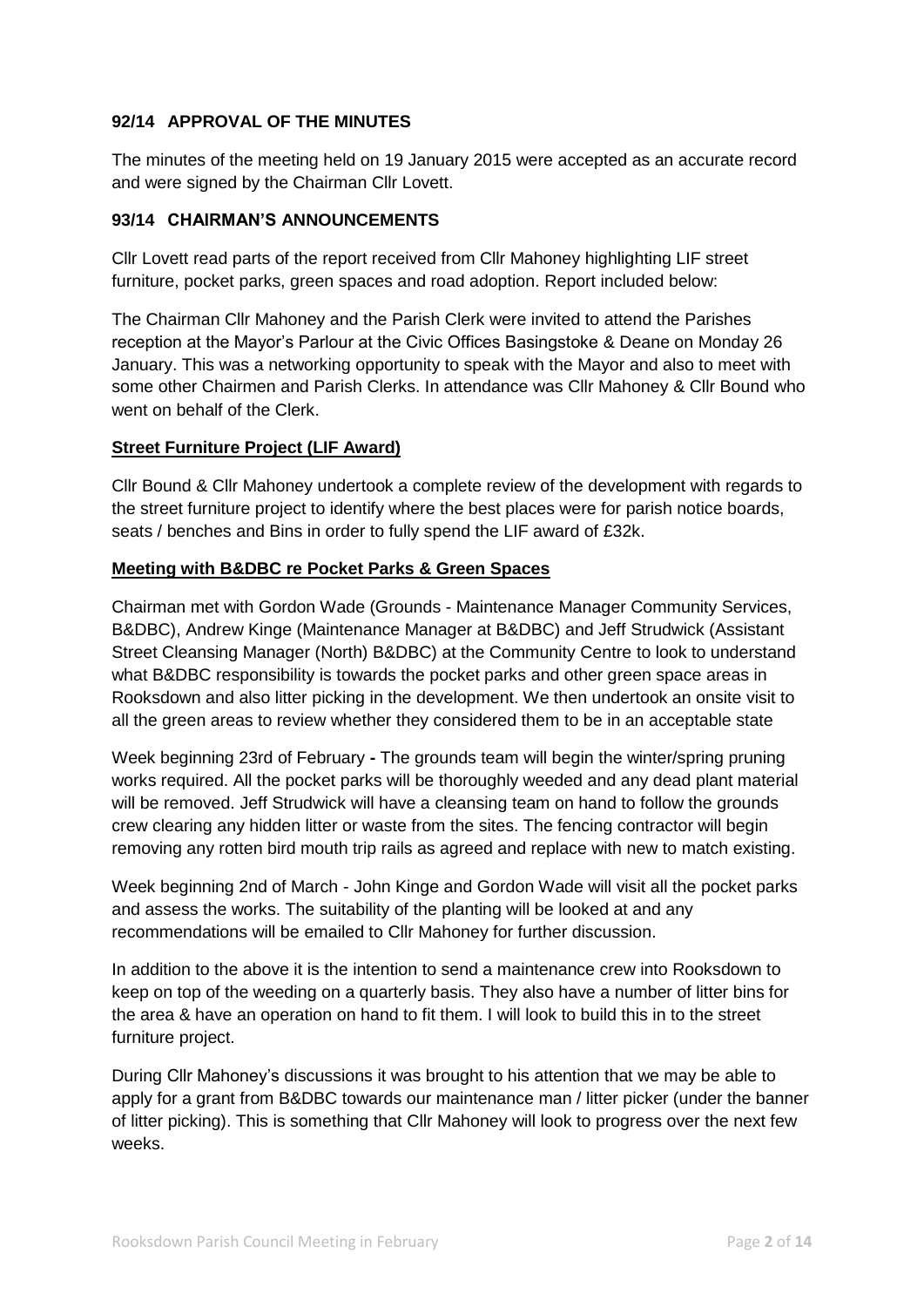# **Western Triangle Development**

The piece of land off Rooksdown Avenue, opposite Vitellius Gardens - the site of the old Bryant Home is Taylor Wimpey Sales office. Construction work for 30 Apartments is well under way on this piece of land. Groundwork preparation is now nearly complete and the area is to be handed back to Taylor Wimpey at the end of February. Taylor Wimpey has already sold many of these flats off plan, and it is likely that these will start to be occupied by residents before the end of the year.

# **Barn Area 9**

Park Prewett Road, corner of Pumphouse Way (20 residential units and listed Barn (B1)) Construction work for 20 residential units and the listed Barn is well under way on this piece of land. Once again groundwork preparation is now nearly complete and the area is to be handed back to Taylor Wimpey at the end of February / early March. Taylor Wimpey is expecting first occupation by residents before the end of the year.

### **The Main Hall**

Northbrook Crescent. 19 residential units & community use hall – planning approval subject to completion of an s106 agreement. Due to the level of detailed design work required, start on site not likely until the middle of 2015. Cllr Bound is our main point of contact on this one, due to the amount of work he has already completed on this to date.

### **Retail core Phase 2**

Park Prewett Road, opposite the Coop & Costa Coffee site (16 residential units & 2 retail units) Taylor Wimpey have confirmed that the construction of residential & retail units will be starting in the next few weeks and should be substantially completed by Christmas 2015.

### **Park Prewett Northern Area** (David Wilson Homes)

### The Old Golf Course

Things may appear to have gone quiet regarding the proposed David Wilson Homes development but construction of the first stage of their building programme is expected before the end of 2015. R.P.C has asked to set up a meeting with David Wilson Homes in mid March**.** 

### **Road adoptions**

#### West & East side of Core Area

R.P.C finally obtained a copy of the snagging list from HCC which is holding up the adoption of the core area highway. There was originally a list of 160 items from the HCC. Following discussion between TW and HCC - you will see that there are now some 78 items which need to be remedied before the core area highway will be adopted. Devines are currently working through this list. This has been ongoing for year and there was not a lot of confidence in the room that adoption would be achieved soon.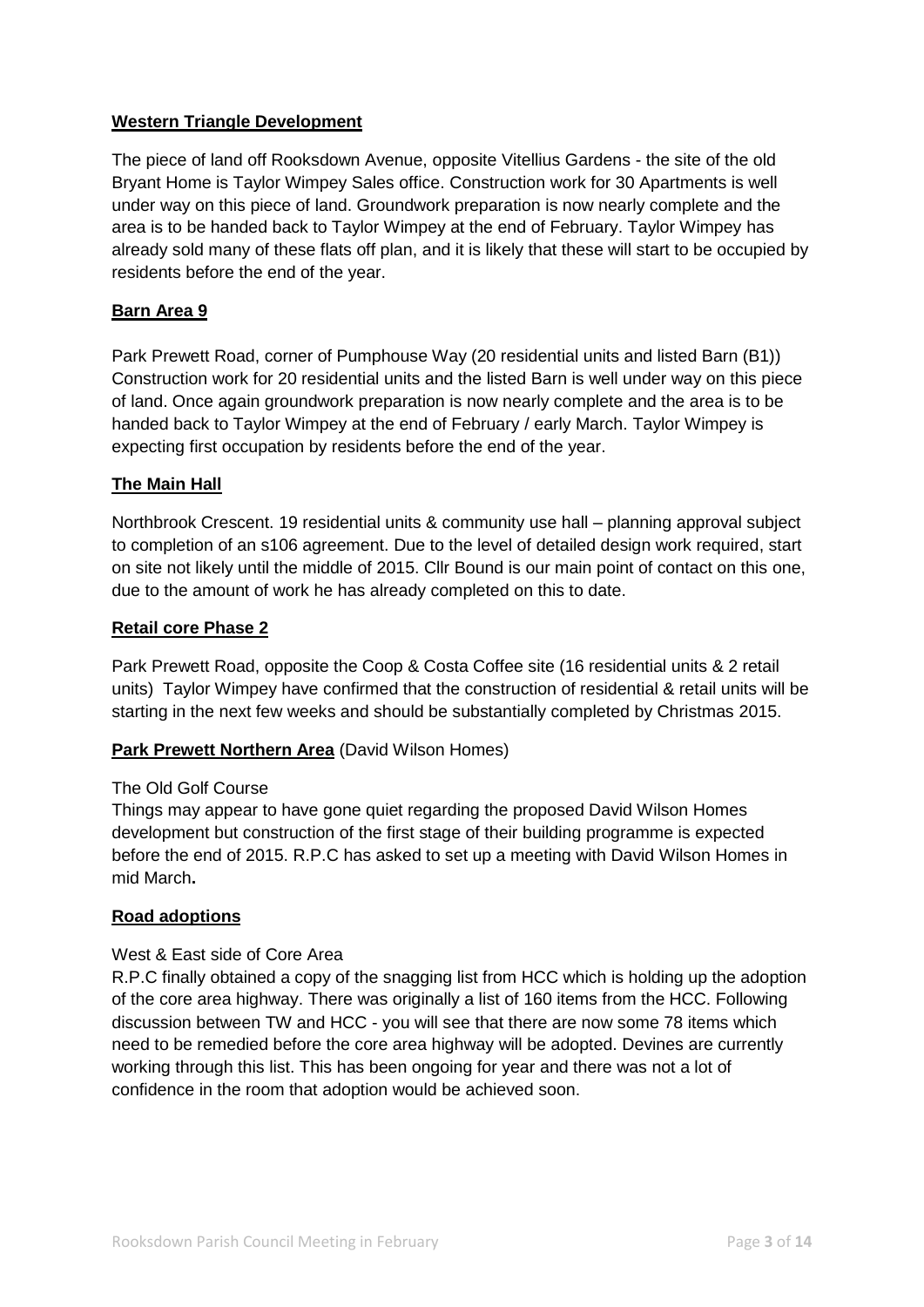# **Lighting**

Cllr Mahoney expressed concern about street lights not working in the development. He had produced a list of 45 street lights which don't work back in October. Since then, only 2 have been repaired. Nigel Philips gave an explanation as to what was wrong and what remedial work was required. A deadline of the end of February has been given to Taylor Wimpey to get the lights around Pavilion 4 and the walkway from Peggs Way to Highpath Way repaired. R.P.C will continue to pursue this matter.

# **94/14 CLERKS REPORT**

The Clerk reminded the council about the invitation received to attend The Mayor of Basingstoke & Deane's Charity Dinner on 17 April at Audley's Wood.

The Clerk notified the councillors that a survey of the parish girt bins had been completed and this showed that some of them needed to be re-filled. The Clerk asked for volunteers from the councillors to do this. New girt/sand will be ordered once the bins have been replenished.

The Clerk informed the council that she'd had her photo taken by the photographer at the Basingstoke Gazette, and the photo will accompany the Rooksdown Parish Council article. Councillors were encouraged to be part of this by emailing their article suggestion(s) to the office. R.P.C hope to submit parish news once a month.

Clerk announced that Cllr Jonathan Parkinson has resigned and there is one vacancy on the council.

### **95/14 REPORTS RECEIVED**

| Councillor Stephen Reid report attached as       | (Appendix 1) |
|--------------------------------------------------|--------------|
| Councillor Karen Cherrett report attached as     | (Appendix 2) |
| CSPO Martin Lee & David White report attached as | (Appendix 3) |

Cllr Reid asked if he could have a copy of the road adoption list R.P.C received from Taylor Wimpey.

# **96/14 TO CONSIDER AND RESOLVE TO IMPLEMENT THE USAGE OF SUB COMMITTEE'S**

**IT WAS RESOLVED** to create two sub committees: Planning & Development - Cllr Bound, Cook, Nyengedza, Mason & Mahoney as (Chair) & Events Cllr Mahoney, Mason & Lovett as (Chair).

# **97/14 TO RESOLVE TO REPLACE THE WORDING TO STANDING ORDER'S 3L REGARDING MEDIA COVERAGE AT MEETING'S**

**IT WAS RESOLVED** to replace standing order 3L with the adoption of the protocol for reporting at meetings and display the protocol for reporting at meetings notice provided by HALC. (APPENDIX 6)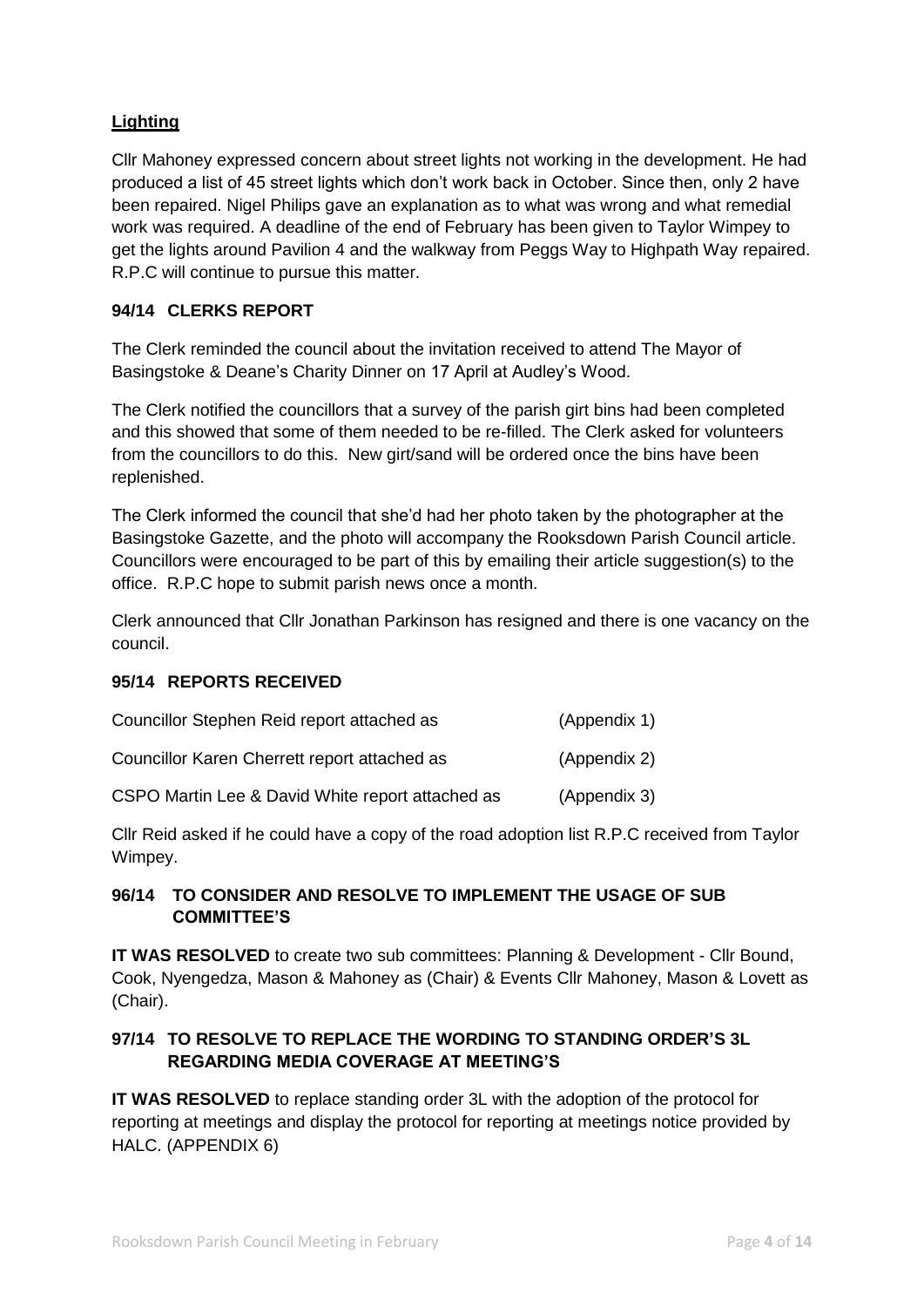# **98/14 TO DISCUSS AND AGREE THE DETAILS OF THE ANNUAL PARISH ASSEMBLY TO BE HELD ON 20 APRIL**

It was agreed to increase the public participation session from 15 to 30 minutes for this meeting only, if questions from the public are received. The Chairman should also produce a report which reviews the last 12 months. This motion was proposed by Cllr Lovett, seconded by Cllr Bound & unanimously agreed by the rest of the council.

# **EVENTS**

# **99/14 TO RECEIVE A FINANCIAL REPORT AND RATIFY THE DECISION TO USE THE COMPANY STAR FIREWORKS FOR THE 2015 EVENT**

It was agreed that Starworks will host the firework event in 2015. The Events committee will hold a separate meeting to discuss the details further. Cllr Lovett is to work out the deadline date to conclude whether R.P.C will hold a 2015 firework event. This motion was proposed by Cllr Lovett, seconded by Cllr Mason & unanimously agreed by the rest of the council.

### **COMMUNITY**

# **100/14 TO RECEIVE A REPORT FROM CLLR BOUND ABOUT THE SKATE PARK**

Cllr Bound confirmed that they except to receive an answer over the next couple of weeks.

# **101/14 TO CONSIDER AND AGREE TO SUBMIT AN LIF APPLICATION FOR THE PAVILLONS**

It was agreed that Rooksdown Parish Council should submit an application for LIF funding for additional works to the pavilions in 2015. This motion was proposed by Cllr Lovett, seconded by Cllr Bound and unanimously agreed by the rest of the council.

### **PLANNING & DEVELOPMENT**

| 102/14     | <b>Planning Applications:</b>                                                                                                                                        |  |  |
|------------|----------------------------------------------------------------------------------------------------------------------------------------------------------------------|--|--|
| Reference: | 15/00079/ADV                                                                                                                                                         |  |  |
| Location:  | Land at Rooksdown Avenue, Basingstoke Hampshire                                                                                                                      |  |  |
| Proposal:  | Display of 2 no. Flag pole signs and 1 no. Double sided freestanding<br>sign. R.P.C was unable to submit a decision, but submitted<br>comments (Application to note) |  |  |
| Comments:  | No comment.                                                                                                                                                          |  |  |
| Reference: | 15/00227/DEM                                                                                                                                                         |  |  |
| Location:  | The Lodge Aldermaston Road, Basingstoke Hampshire                                                                                                                    |  |  |
| Proposal:  | Demolition of two min-Victorian former gatehouses with masonry<br>walls and pitched tiled roofs                                                                      |  |  |
|            | R.P.C was unable to submit a decision due to the deadline for<br>comments and extension request was denied. (Application to<br>note)                                 |  |  |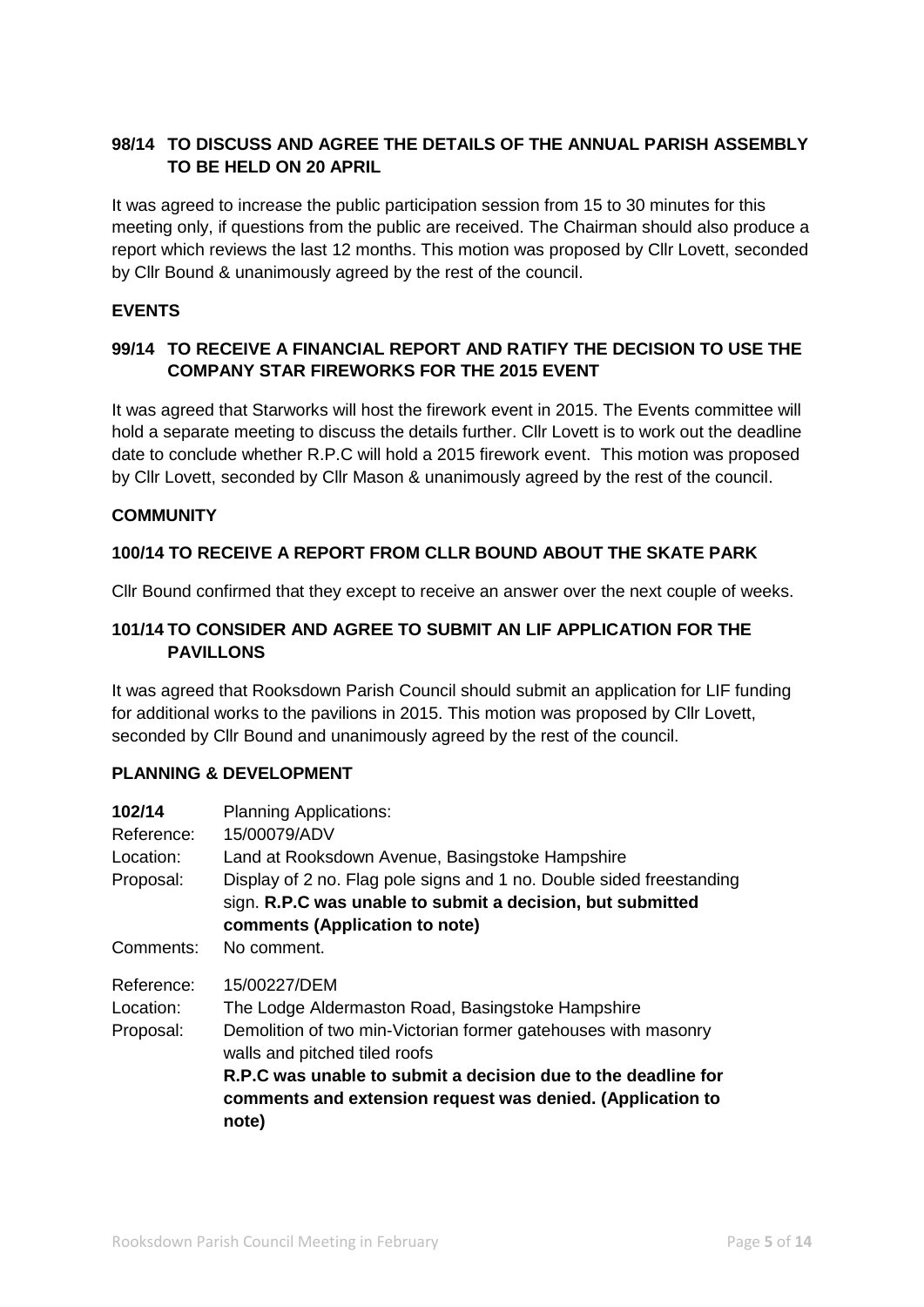| Reference:<br>Location:<br>Proposal:<br>Date:<br>Comments: | 14/03446/FUL<br>52A Peggs Way Basingstoke Hampshire RG24 9FX<br>Change of use from a dwelling house (C3) to a house in multiple<br>Occupation (C4)<br>Extension for comments granted until 24 February<br>R.P.C raises no objection to this planning application. 5 Councillors<br>agreed & Cllr Botten abstained from comment.                                                                                                                                                                                                                                                       |
|------------------------------------------------------------|---------------------------------------------------------------------------------------------------------------------------------------------------------------------------------------------------------------------------------------------------------------------------------------------------------------------------------------------------------------------------------------------------------------------------------------------------------------------------------------------------------------------------------------------------------------------------------------|
| Reference:<br>Location:<br>Proposal:<br>Date:<br>Comments: | 14/03824/ADV<br>The Barns At Limes Park Pumphouse Way, Basingstoke Hampshire<br>Display of 7 no DIBonds panels on close board fencing and 9 no flag<br>pole signs<br>Extension for comments granted until 24 February<br>R.P.C raises no objection with this planning application however, we<br>would like to limit the time to two years and have it agreed that they<br>will maintain them during this period. This decision was unanimously<br>agreed by the councillors.                                                                                                         |
| Reference:<br>Location:<br>Proposal:<br>Date:<br>Comments: | 15/00048/RET<br>20 Highpath Way Basingstoke Hampshire<br>Alterations to existing conservatory to form single storey rear<br>extension (Retrospective)<br>Extension for comments granted until 24 February<br>R.P.C raises no objection with this planning application. This decision<br>was unanimously agreed by the councillors.                                                                                                                                                                                                                                                    |
| Reference:<br>Location:<br>Proposal:<br>Date:<br>Comments: | 15/00140/HSE<br>119 Park Prewett Road, Basingstoke Hampshire RG24 9RG<br>Part conversion of garage to living accommodation.<br>Extension for comments granted to 24 February<br>R.P.C objects to this planning application, because we believe that the<br>use of UPVC windows is not in keeping and consistent with the<br>surrounding buildings in a conservation area. This was a split<br>decision three objections - Cllr Lovett, Cook & Botten and three<br>agreed to this proposal - Cllr Bound, Nyengedza & Mason. The chairman of<br>the meeting made the deciding decision. |

# **FINANCIAL MATTERS**

# **103/14 FINANCIAL REPORTS (Documents A1, A2 & A3) 2014/2015**

A financial report & Bank Reconciliation at 16 February showing balances of £49,257.23 the 30 notice account and £1,260.34 up to & including CQ No 486 on the Treasurers' Account were noted by the chairman Cllr Lovett. Documents A1 & A2 hard copy attached (Appendix 4).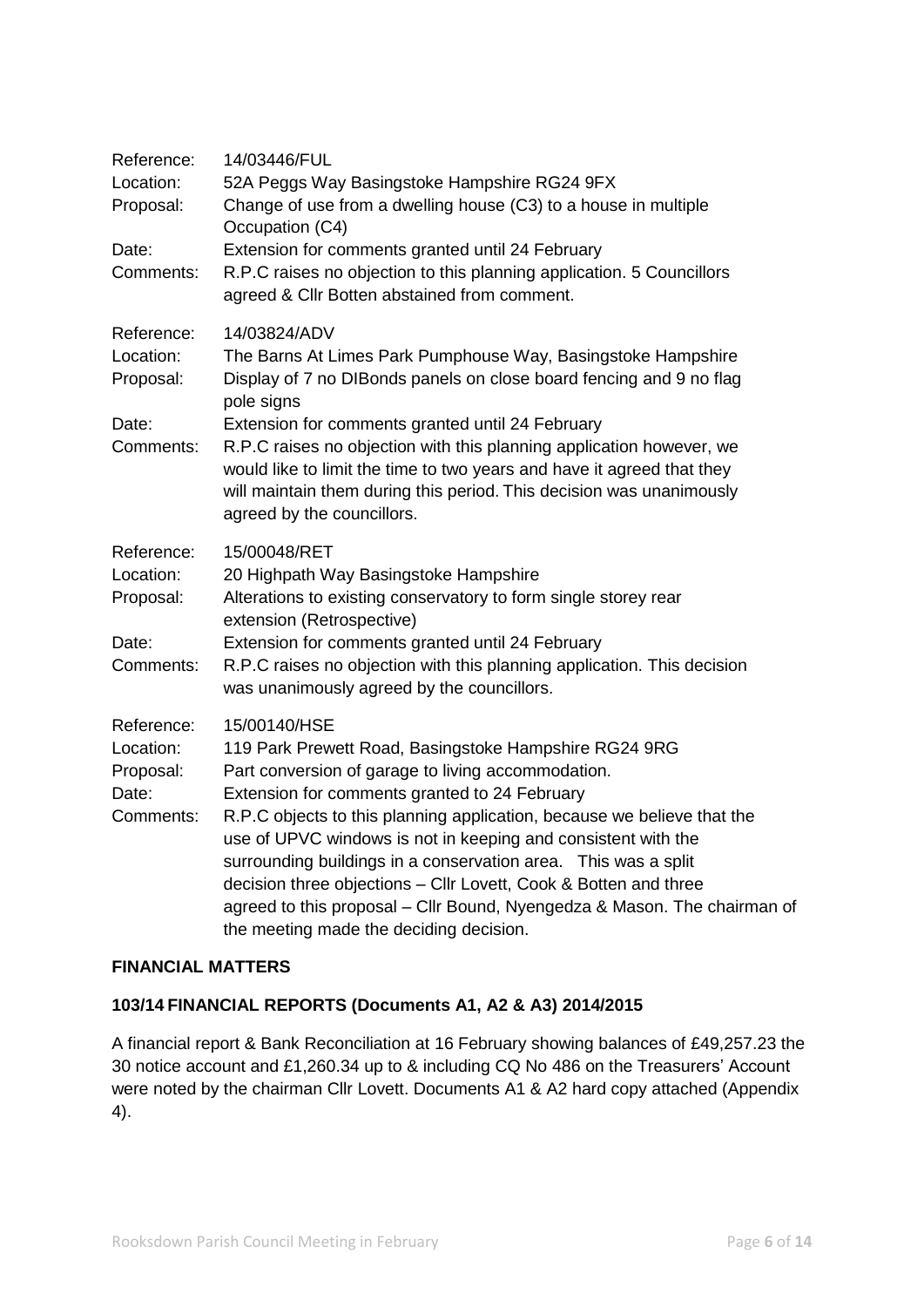# **104/14 TO CONSIDER AND RESOLVE TO SET UP AN ONLINE BUSINESS BANKING ACCOUNT**

**IT WAS RESOLVED** to set up an online business banking account with Lloyds with a maximum transaction spending limit of £5,000.00. The clerk shall be the co-ordinator of the system and two councillors shall authorise the banking transactions. The Clerk is to organise the paperwork for the councillors to sign. This was unanimously agreed by the council.

# **105/14 TO DISCUSS SECURITY METHODS AND RESOLVE TO SET UP A DEBIT CARD WITH LLOYDS**

**IT WAS RESOLVED** to not set up a debt card because it has been agreed to set up a business banking account to make payments to companies that do not accept payment by cheque

# **106/14 TO RESOLVE TO AUTHORISE PAYMENT OF EXCEEDED 8 HOURS WORKED BY RON DARLEY**

**IT WAS RESOLVED** to make payment of the exceeded 8 hours that Mr Ron Darley worked on parish business after reviewing the documentation provided by Mr Darley.

### **Payments for approval (Document A3)**

| <b>CQ No</b>          | <b>PAYEE</b>              | <b>SERVICE</b>                              | <b>AMOUNT</b> |  |
|-----------------------|---------------------------|---------------------------------------------|---------------|--|
| <b>VOID CHEQUE(S)</b> |                           |                                             |               |  |
| 468                   | Lorraine Jeffs            | <b>January Salary</b><br>(Spoilt)           | £0.00         |  |
| 469                   | <b>Hants Pension Fund</b> | January payment<br>(Spoilt)                 | £0.00         |  |
| 470                   | <b>HMRC</b>               | (Spoilt)<br>January payment                 | £0.00         |  |
| 471                   | Ron Darley                | One off payment<br>(Spoilt)                 | £0.00         |  |
|                       |                           |                                             |               |  |
|                       |                           | <b>CHEQUE(S) SIGNED INBETWEEN MEETING'S</b> |               |  |
| 472                   | Ron Darley                | National Pay Award                          | £21.63        |  |
| 473                   | Lorraine Jeffs            | <b>January Salary</b>                       | £751.91       |  |
| 474                   | <b>HMRC</b>               | January payment                             | £18.37        |  |
| 475                   | <b>Hants Pension Fund</b> | January payment                             | £157.84       |  |
| 476                   | Lorraine Jeffs            | Travel expenses & admin costs               | £42.97        |  |
|                       |                           |                                             |               |  |
| <b>CHEQUE(S)</b>      |                           |                                             |               |  |
| 477                   | St Michael's Hospice      | 5% Firework donation fund                   | £100.00       |  |
| 478                   | Headway Basingstoke       | 5% Firework donation fund                   | £100.00       |  |
| 479                   | Paul Mahoney              | Printing of maps for LIF app                | £26.20        |  |
| 480                   | <b>HALC</b>               | Knowledge & core skills course              | £234.00       |  |
| 481                   | <b>CiLCA</b>              | Two CilCA sessions with Louise              | £210.00       |  |
| 482                   | Lorraine Jeffs            | February salary                             | £630.48       |  |
| 483                   | <b>Hants Pension Fund</b> | February contribution                       | £130.09       |  |

**IT WAS RESOLVED** to approve the following payments: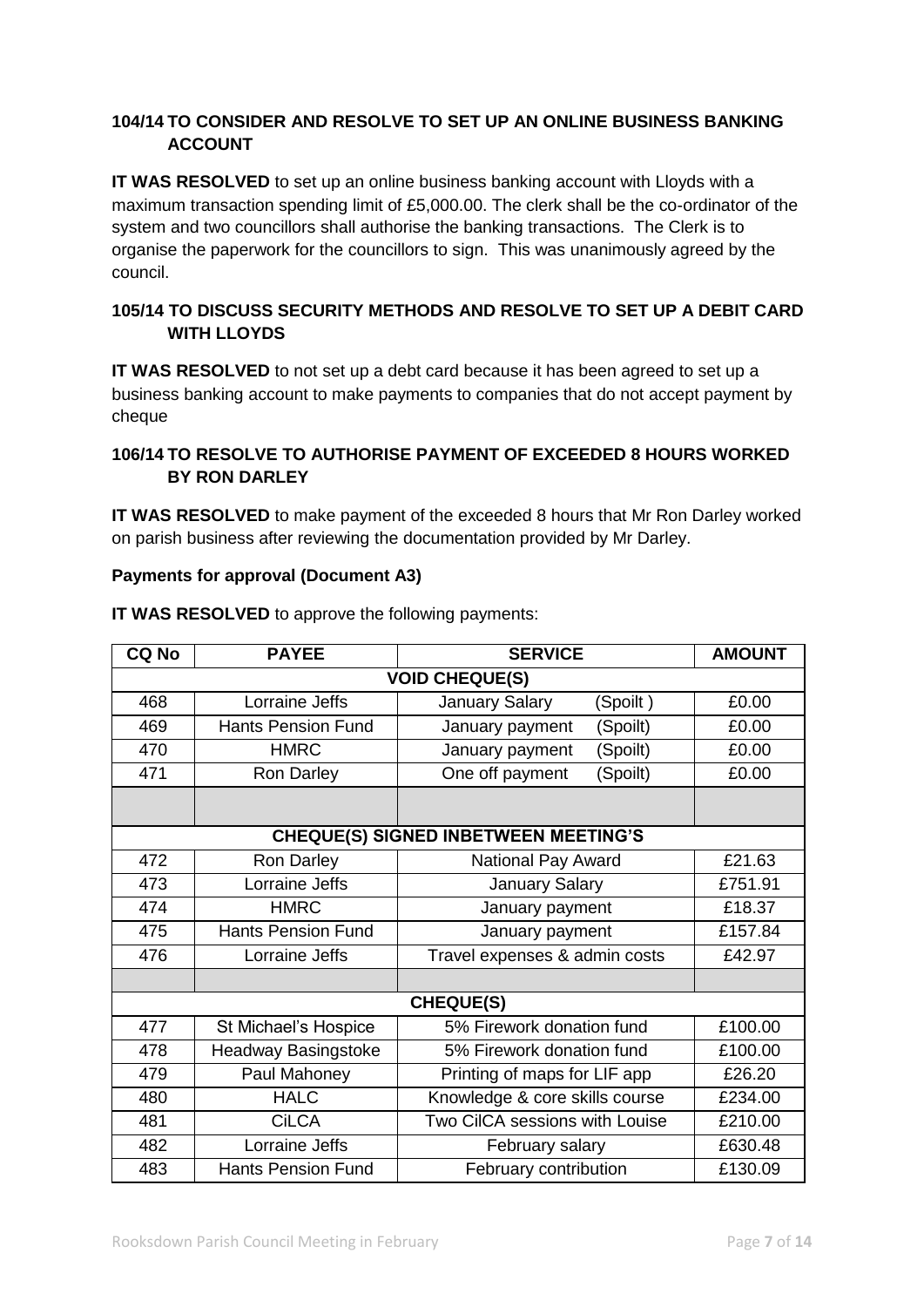| 484 | <b>Ron Darley</b>    | <b>February Salary</b>         | £193.12   |
|-----|----------------------|--------------------------------|-----------|
| 485 | HMRC                 | February Tax & NI contribution | £45.60    |
| 486 | Rooksdown Scouts Grp | 5% Firework donation fund      | £100.00   |
|     |                      | <b>TOTAL:</b>                  | £2,762.25 |

# **DATE & VENUE OF THE NEXT MEETING**

The next Rooksdown Parish Council meeting will be held on 23 March 2015 at the Community Centre.

# **There being no further business the meeting closed at 10:00**

Signed..................................................... Date...................................................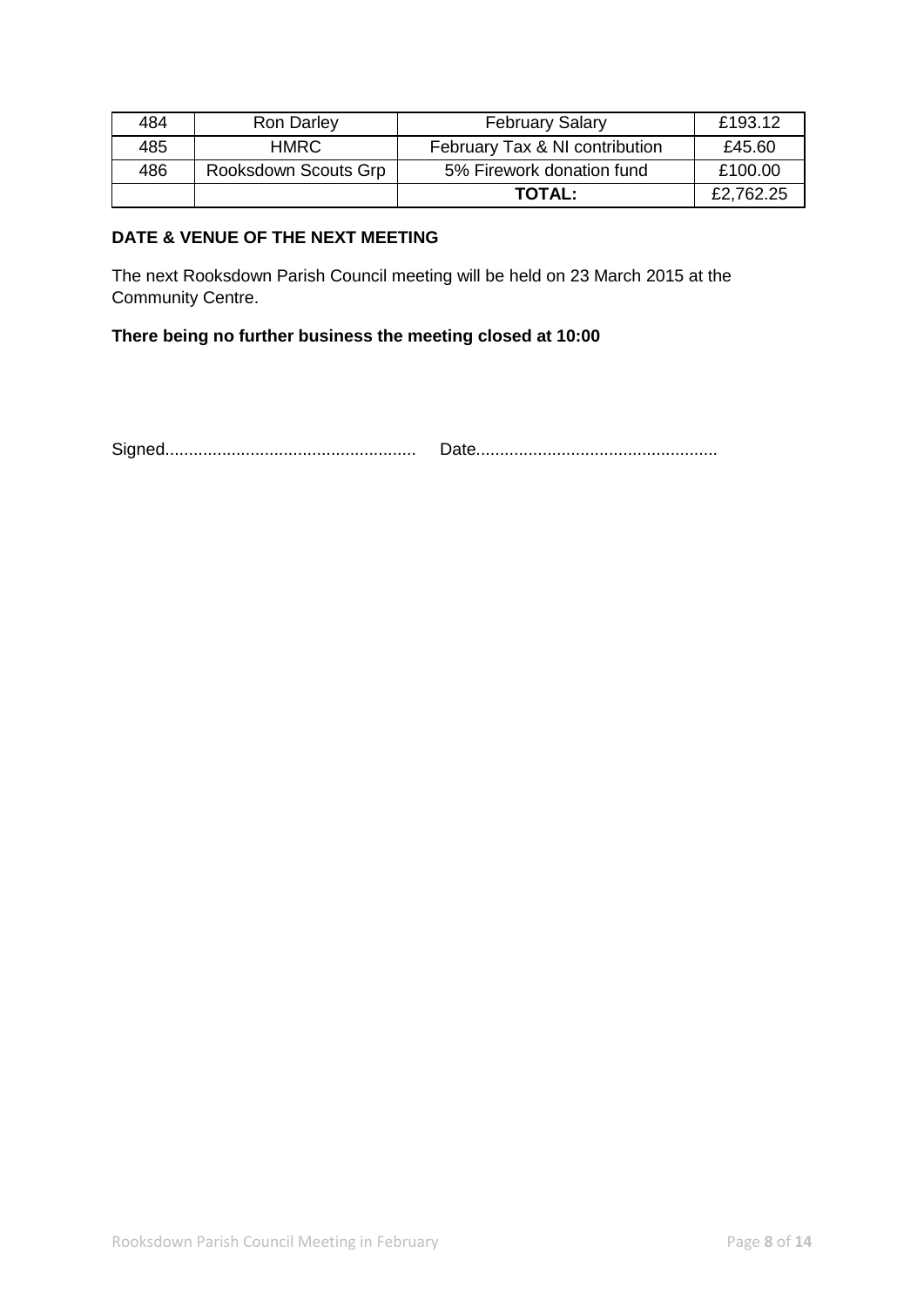#### **APPENDIX 1**

#### **Report from Stephen Reid for Rooksdown Parish Council February 2015**

#### **Traffic calming / Lodge Junction / The Avenue**

Work proceeds on resurfacing the Avenue. Phase 1 completed by 23 January and Phase 2 started immediately.

The queuing at the A339 roundabout has aroused comments: at first complaining. Generally I find that people are understanding and, when they know the complete plan, become quite supportive. Nevertheless, we owe a big 'thank you' to the residents of Rooksdown for their patience during the disruption.

The signs at the entrances to Rooksdown warning of no access to the hospital were taken down in error by Hope and Clay but reinstated quickly when asked.

#### **Aldermaston Road Triangle**

No update this time but left on the report as a place-holder.

#### **Rooksdown School**

I visited the school with Simon Bound, Maria Miller and Peter Edgar (the County's Executive Member) at the beginning of February and was impressed, not only with the progress being made but also with the quality of the building. The walls and ceilings of all the rooms on the ground floor are now in place and I am assured that the building is on track for completion in time for the new school year.

I have had no feedback regarding catchment areas but I predict that if there is a problem, it will manifest itself very soon when parents learn of their success, or not, in getting their children into the new school. I anticipate that there will be a problem: a brand new school with the Castle Hill Juniors Head Teacher in charge is a potent attraction!

#### **Road Adoptions**

No further information for this report.

#### **Youth Club**

The money from my Councillor grant for 'Rooksdown in Winklebury' has been paid across.

#### **Local Plan**

I understand that the Borough Council is considering how it can achieve the extra 100 homes a year recommended by the planning inspector. One of the changes that I recommend we seek when Manydown is planned, is a complete re-working of the Roman Road / A339 / Rooksdown junction. We need a roundabout with a higher capacity and we also need to resolve the very dangerous Roman Road / Wellington Terrace junction.

#### **Superfast Broadband**

I attended a photo-shoot with your Chairman and Simon Bound at the beginning of February at which BT were present. We took the opportunity to remind them about the one remaining cabinet in Rooksdown that does not have a fibre optic connection. They said 'within a year'. A bit vague, but something we can hold them to.

BT welcomed the HCC initiative to insist on fast broadband in all new homes from day 1.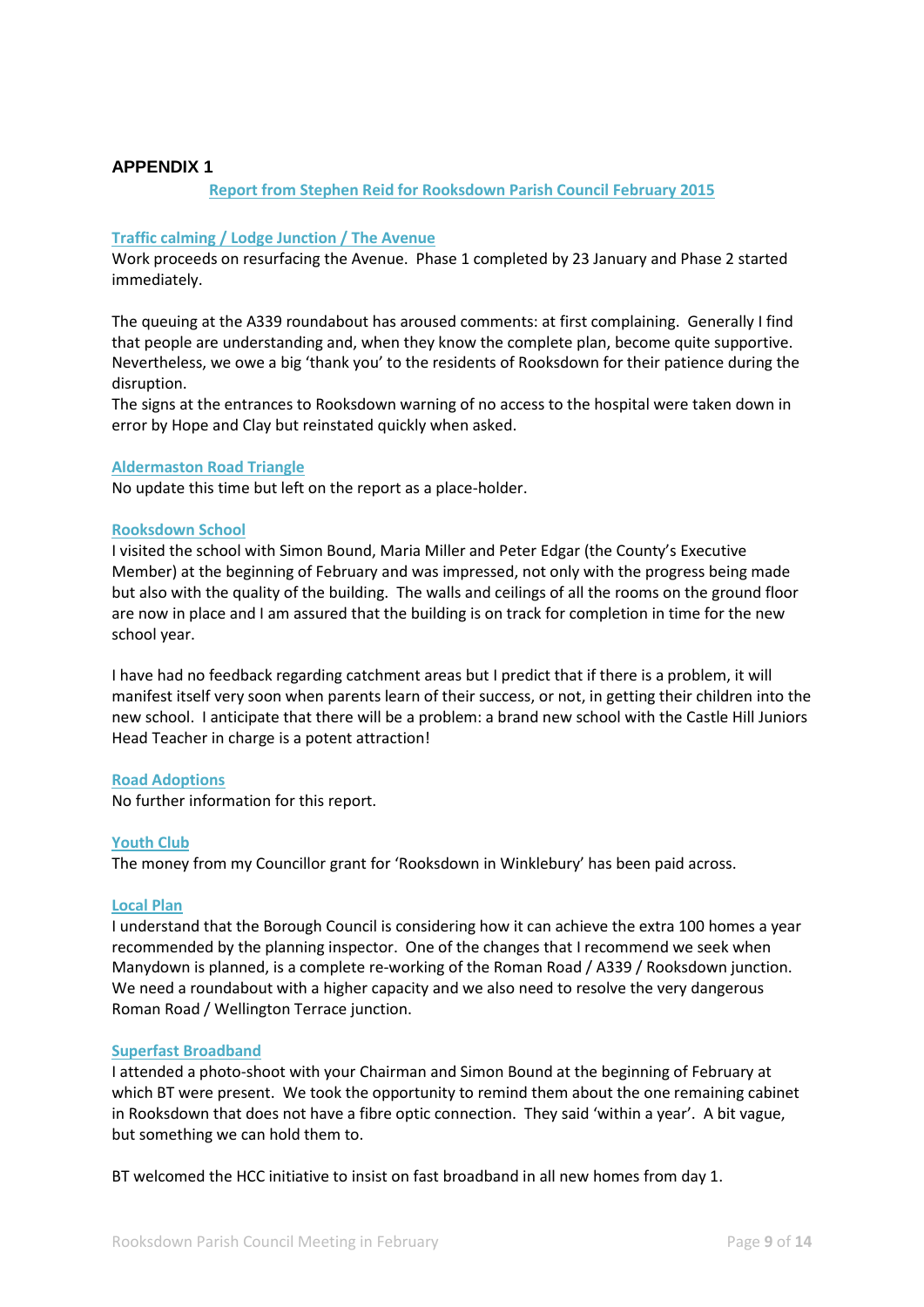### **APPENDIX TWO**

# **Update to Rooksdown Parish Council - 23rd February 2015**

### **Update from Borough Councillor Karen Cherrett**

**LIF applications** - it is expected that WISPS pre-school will present their background to LIF application to Rooksdown Parish Council at the February meeting. The application will seek RPC views on using some of LIF funds generated by Rooksdown development in the neighbouring ward but demonstrate how this will of benefit for the Rooksdown community - where we know parents feel current pre-school provision is insufficient to meet demand.

It is felt that HCC are supportive of the approach in principle recognising that pre-school demand for the area currently out-strips supply. Progress of this application within BDBC would alleviate some of the pressures to make such provision within HCC.

The timeline for progress of this application within BDBC is that it is to be presented to Portfolio Holder ahead of the June Cabinet meeting. Views from RPC should thus be considered and formally submitted before end March.

RPC councillor Simon Bound and I, as well as officers from BDBC have met with and sought to guide the WISPS team in respect of the considerations the RPC may wish to be assured on e.g.:

- consultation with local parents and representative bodies in the ward
- clear timelines for development of the facility and
- nature of return to the Rooksdown community on this LIF investment e.g. perhaps priority of places for Rooksdown families at the pre-school.

This does not indicate an endorsement of the application simply a reflection of the support we are obliged to offer applicants in navigating the process.

I will take a view from the RPC once it has had a chance to hear the WISPS presentation. At this stage reminding you only that it is permissible for LIF monies to be spent in neighbouring wards and can used for collaborative benefits of the wider community. Likewise any LIF monies have to have a capital and community use to be successful and RPC will no doubt need to further develop its future community plan on how it might use this and future LIF monies that becomes available.

Officers have been asked to provide an update on the skate park application which has not yet been notified as approved or otherwise. Additional information was requested and promptly supplied and the Portfolio Holder indicated a wish to favour the application. If an update is received before this meeting I will notify the Clerk.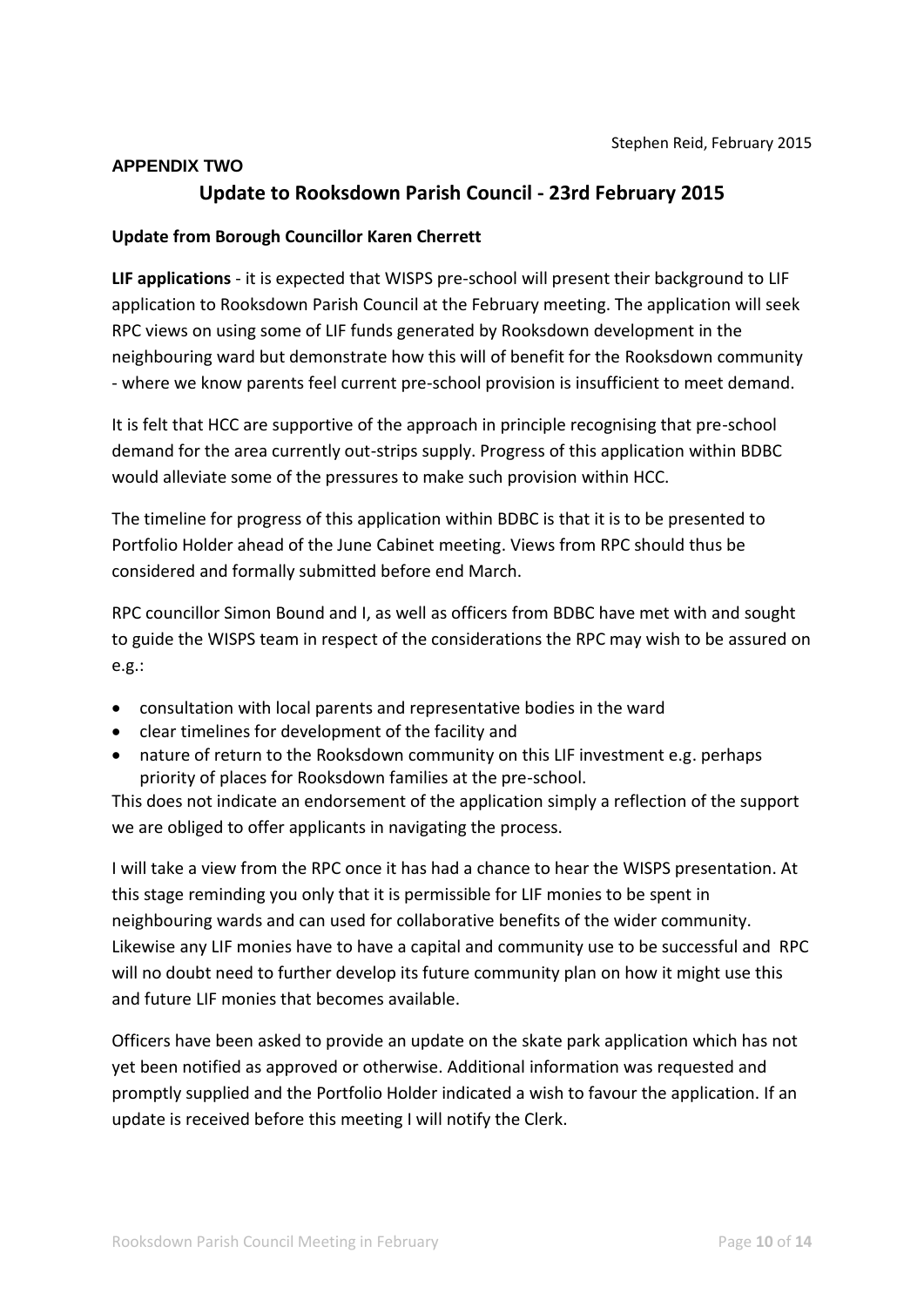## **Open spaces master plan**

We have received confirmation that work on the open space village green is to start next month. The first phase of work will be to establish a hard surface path around the green with additional tree planting. This will enable buggies and walkers to navigate the green more easily.

The next stage of work will be to construct the toddler and young child play area opposite the community centre. This work is scheduled for completion before end of July 2015.

Further wok, including on the skate park will be scheduled as soon as progress on funding applications are known. Simon may be able to provide further update at the meeting.

**Rooksdown Avenue congestion** - following resident requests for placement of temporary traffic lights at Winklebury roundabout (for the duration of the Lodge Junction works and closure of Park Prewett Road) Cllr Reid and I have asked HCC Highways to evaluate the feasibility and respond. The request has been acknowledged but a full reply not yet received. Cllr Reid may have an update at the meeting.

The developers have also been asked to improve some of the diversion and road closed signage which has happened.

**Minor crime** - the Neighbourhood Watch scheme members continue to report thefts from cars and strangers and acting suspiciously in the ward. Community Facebook remains a good way of alerting people to incidents or raising awareness but it is accepted that coverage is not complete. Our PCSO and Police team continue to patrol the area and offer support for community prevention or expansion of the NW scheme.

# *Report it*

*Residents are reminded that in adopted areas of Rooksdown they can report incidents of overgrown shrubbery on paths, fly-tipping etc. to the borough council:*

*by e-mail via customer.service@basingstoke.gov.uk*

*by phone on 01256 844844*

*on www.basingstoke.gov.uk/reportit*

*Where residents are members of local management companies they need first contact their managing agent.*

*Or use the Parish Council website rooksdownonline.org* 

*For Police and other services call 101 or in an emergency 999*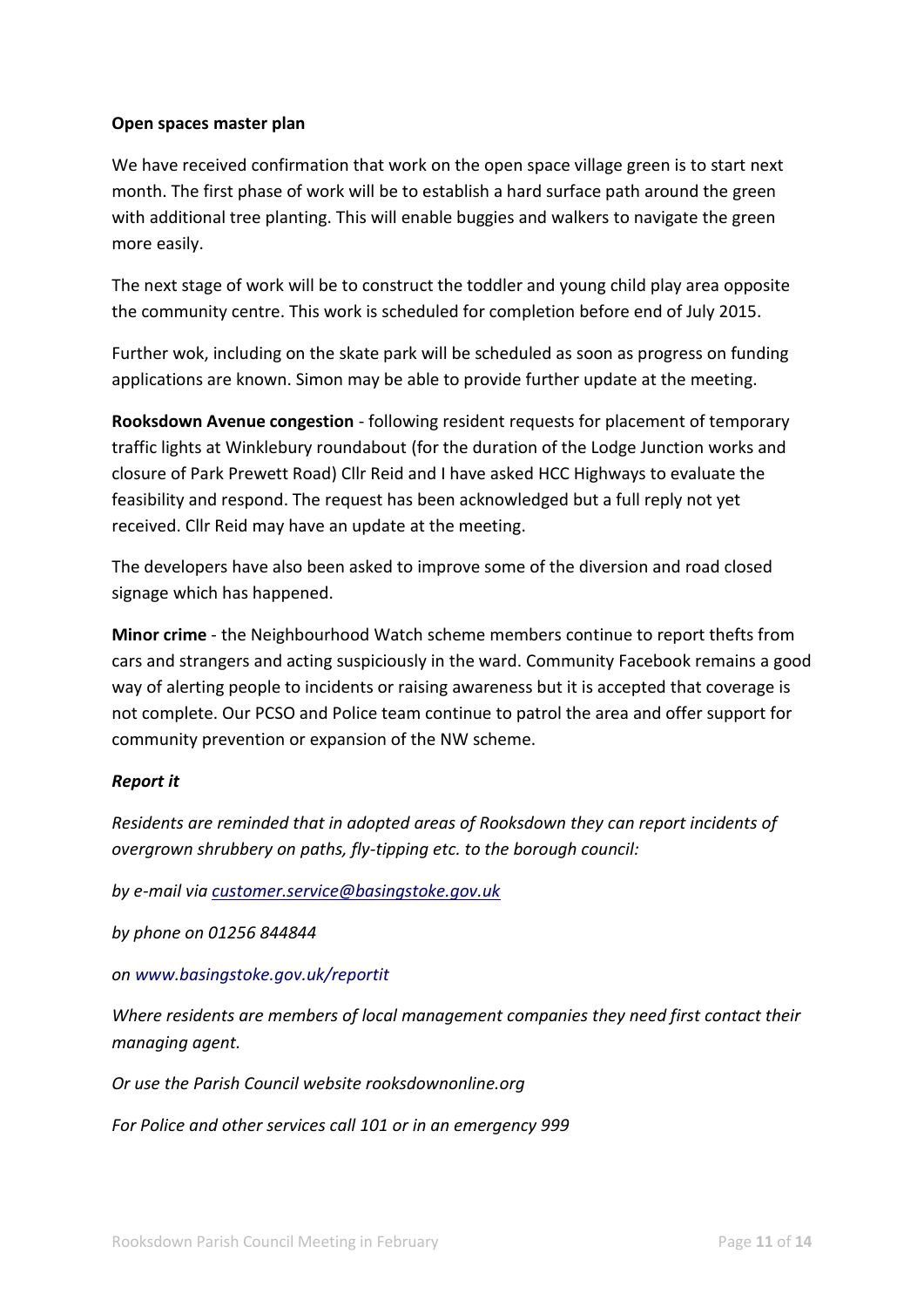# **Community Safety Patrol Team- update for Rooksdown Parish Council**

# **February 2015**

*As a Community Safety Patrol Officer (CSPO) I identify and tackle local issues, reduce crime, prevent antisocial behavior and deal with environmental crimes, to make residents feel safer and happier about their neighborhood. I work in close partnership with other agencies such as the Police, housing associations, fire service etc as well as local community groups.* 

*I work on a shift pattern basis between 10am-9pm (Mon-Thurs), 1pm-midnight (Fri & Sat) and midday-9pm (Sundays)*

### General

Following the cessation of the shared HCC/ BDBC CSPO service, BDBC have brought the CSPO service back 'in house' Vacancies have now been interviewed for.

We are continuing to prioritise those areas most affected by antisocial behaviour.

Our current major campaign is dealing with litter across the borough in a robust manner using our range of powers including formal verbal warnings and fixed penalty notices. Although the centre of this campaign is the Leisure Park in relation to the fast food being eaten and thrown out of cars, we will be monitoring the situation across the borough.

We are currently trying to reactivate Neighbourhood Watch schemes in Hotspot areas. One such are is Canadian Way in relation to the pavilions. By having an active Neighbourhood watch in the area it will mean that residents have a better sense of security and provide us with a singular point of contact in the road.

There is already a Neighbourhood Watch set up in Candian Way however the scheme does not currently have a coordinator. This means that if one is not found the scheme may lapse. Therefore we are appealing for volunteers wishing to take on the role. The key tasks to be under taken are:

- Encourage early reporting of suspicious incidents.
- Receive crime information from the Neighborhood Watch messaging system and distribute these messages to scheme members.
- Encourage scheme members to be aware of and put into practice crime prevention measures, such as property marking and security devices.
- Keep a check on vulnerable households and provide advice to members about dealing with callers at the door.
- Circulate newsletters and other relevant information to scheme members.
- Welcome newcomers to the neighborhood and invite them to be part of the scheme.

If you are aware of anyone living in the road wishing to take on the role or you would like a scheme set up in another road please contact us. I have attached a leaflet explaining more about Neighbourhood watch.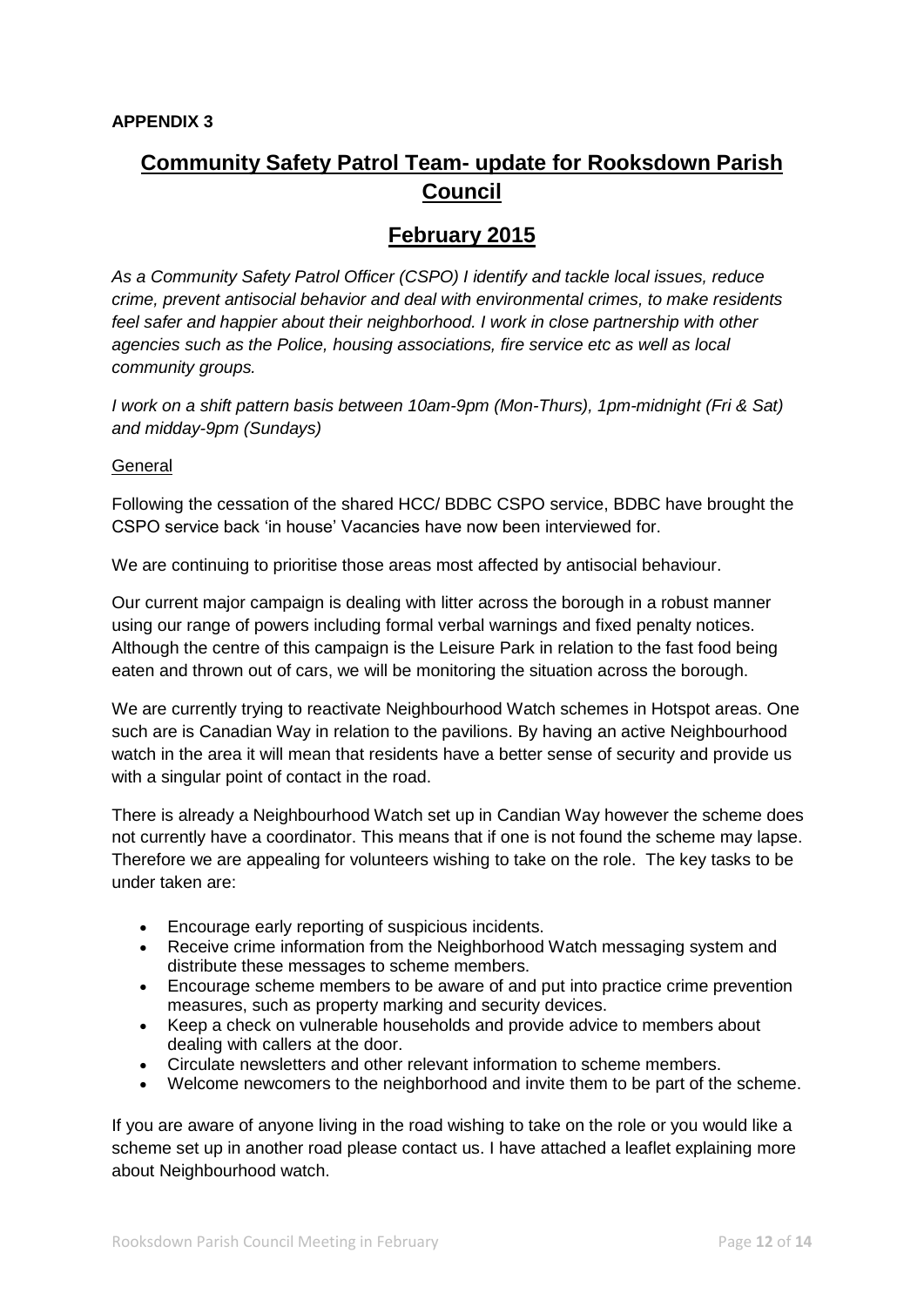#### Incidents of note

- The pavilion at Canadian Way/ Norrie Court has been refurbished Our colleagues and ourselves continue to monitor the shelters by:
	- Regular high vis patrols of the area
	- Providing advice to users of the pavilion and recording details of persons using the pavilion
	- Gathering evidence for further interventions such as ABC's
	- Removal of graffiti from the pavilions

There continues to be a noticeable reduction in ASB related incidents at the pavilion. Patrols are still in place due to the increased community tension relating to this issue.

- Co-Op littering We continue to monitor this though the store continue to strive to keep the area clean; No offences have been witnessed by CSPOs in the area.
- Parking disputes in Gillies Drive There has been some disputes over parking however the issue has been dealt with and attached leaflet given out to advise residents of any misconceptions when it comes to parking.



## Tel- 01256 844844

### Email- cspo@basingstoke.gov.uk